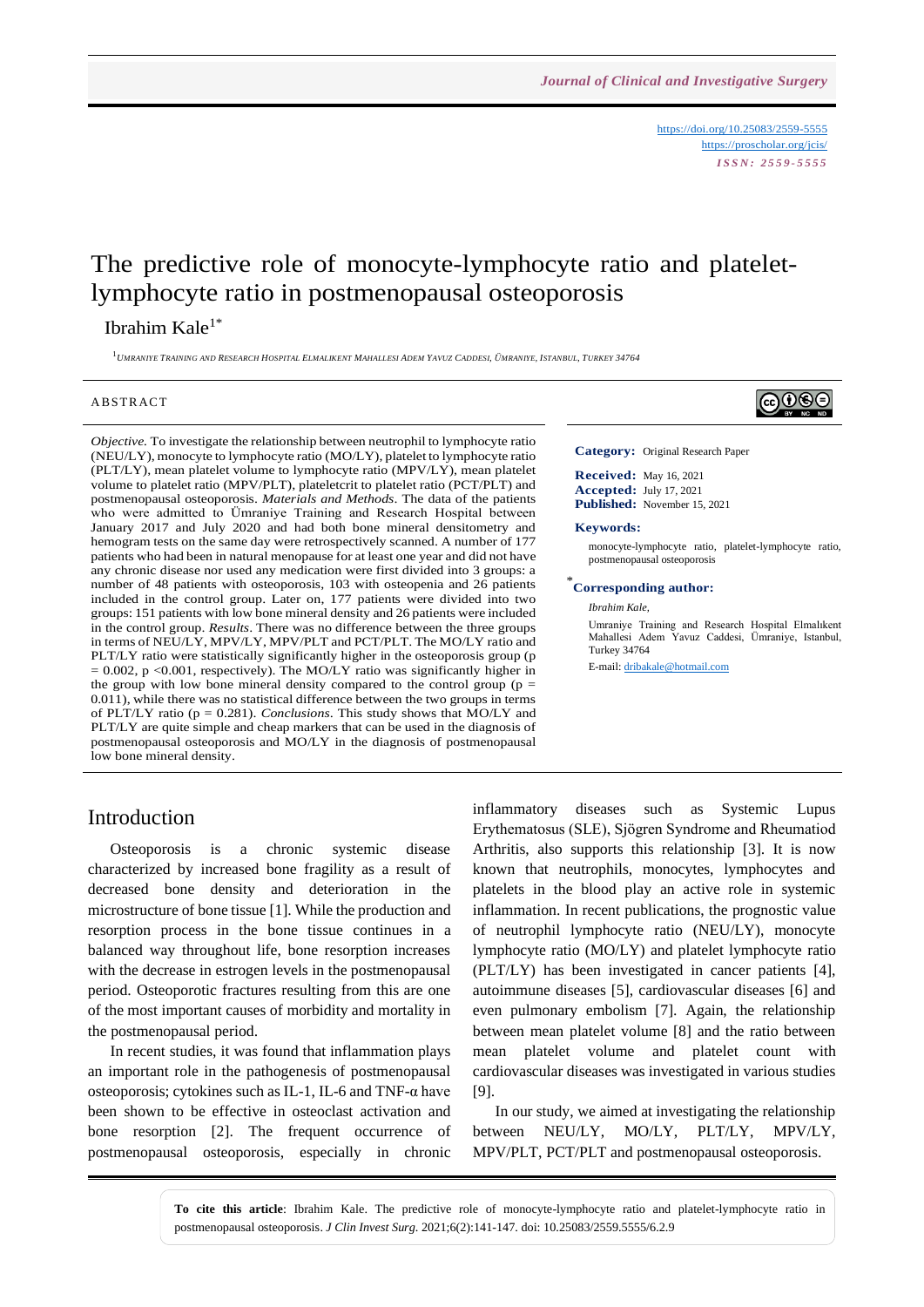#### Materials and Methods

The data of the patients who were admitted to Ümraniye Training and Research Hospital between January 2017 and July 2020 and had both bone mineral densitometry and hemogram tests on the same day were retrospectively scanned from the hospital records. Patients with diabetes, adrenal, thyroid and parathyroid gland dysfunction, liver or kidney dysfunction, history of oncological, hematological disease, rheumatological, autoimmune or atherosclerotic coronary artery disease or hyperlipidemia and who had experienced surgical menopause or received medication for postmenopausal osteoporosis or postmenopausal hormone replacement therapy, history of trauma or acute infection within 6 months and history of pathological fracture or blood transfusion or steroid use within the last year and also smokers were excluded from the study. Out of the 514 patients, 177 patients who were in natural menopause for at least one year were included in the study.

The bone mineral density of the patients was measured in the supine position at the femur neck and L1-L4 vertebra with the Horizon DXA System Hologic device using the dual X-Ray absorptiometry (DXA) method. According to the criteria recommended by the World Health Organization, patients with femur neck or lumbar spine L1- L4 T score values of -2.5 or less were diagnosed with osteoporosis; patients with -1.0 to -2.5 osteopenia and more than -1.0 were diagnosed with normal bone density. On the same day, the hemogram results were obtained from the peripheral blood of the patients. A complete blood count was performed in an automated hematology analyzer Mindray BC6800 machine. Age, body mass index (BMI), duration of menopause, hemogram results, femur neck, femur total and lumbar spine L1-L4 T score, as well as bone mineral density (g/ cm2) were recorded.

NEU/LY was calculated by neutrophil count/ lymphocyte count, MO/LY was calculated by monocyte count/ lymphocyte count, PLT/LY was calculated by platelet count/ lymphocyte count, MPV/LY was calculated by mean platelet volume/ lymphocyte count, MPV/PLT was calculated by mean platelet volume/ platelet number, PCT/PLT was calculated by plateletcrit/ platelet count. The BMI of the patients was calculated by the following formula: Body Weight/ Height Square (kg / m2).

#### Results

The data were analyzed using the Spss 22.0 package program. Through the Kolmogorov Smirnov test, it was tested whether the distribution of the data revealed normal distribution. While evaluating the study data, in addition to descriptive statistical methods (mean, standard deviation, frequency), One Way Anova test for parametric data and Kruskal Wallis H test for non-parametric data were used for the comparison of more than 2 groups. For the comparison of 2 groups, the Independent Sample T test was used for parametric data and Man-Whitney U test was used for non-parametric data. The significance was evaluated at p <0.05 levels for all the values. ROC analysis was used to calculate the sensitivity and specificity values in the study.

Firstly, a number of 177 patients were divided into three groups: 48 with osteoporosis, 103 with osteopenia and 26 with normal bone mineral density, as part of the control group.

While there was no statistically significant difference between the three groups in terms of mean age, the BMI was statistically significantly higher in the control group (p  $= 0.001$ ), and the duration of menopause was shorter than the osteopenia and osteoporosis group ( $p = 0.007$ ). the leukocyte count, neutrophil count, monocyte count, red blood cell count, mean corpuscular hemoglobin concentration (MCHC), platelet count, mean platelet volume (MPV), plateletcrit (Pct) and the platelet distribution width (PDW) were similar in all three groups. The lymphocyte count, hemoglobin level, hematocrit level, mean corpuscular volume (MCV) and mean corpuscular hemoglobin (MCH) levels were statistically significantly lower in the osteoporosis group (respectively,  $p = 0.014$ , p  $= 0.02$ ,  $p = 0.05$ ,  $p = 0.022$ ,  $p = 0.048$ ) (Table 1).

There was no statistically significant difference between the three groups in terms of neutrophil lymphocyte ratio, mean platelet volume lymphocyte ratio, mean platelet volume platelet count ratio and plateletcrit platelet count ratio. The monocyte-lymphocyte ratio and the thrombocyte-lymphocyte ratio were statistically significantly higher in the osteoporosis group ( $p = 0.002$ ) and p <0.001, respectively) (Table 2).

We accepted the osteopenia and osteoporosis group as the group of patients with low bone mineral density ( $n =$ 151) and compared with the control group with normal bone mineral density ( $n = 26$ ). While there was no statistically significant difference between the two groups in terms of mean age, the body mass index was higher in the control group  $(p = 0.001)$  and the duration of menopause was shorter ( $p = 0.005$ ). Leukocyte, neutrophil, monocyte, lymphocyte, red blood cell and platelet count and hemoglobin, hematocrit, mean corpuscular volume, mean corpuscular hemoglobin, mean corpuscular hemoglobin concentration, mean platelet volume, plateletcrit, and platelet distribution width were similar in the two groups (Table 3).

While there was no statistically significant difference between the patient and the control groups in terms of neutrophil lymphocyte ratio, thrombocyte lymphocyte ratio, the mean thrombocyte volume lymphocyte ratio, the mean thrombocyte volume, the thrombocyte count ratio and the plateletcrit thrombocyte count ratio, the monocyte lymphocyte ratio was statistically significantly higher in the patient group ( $p = 0.011$ ) (Table 4).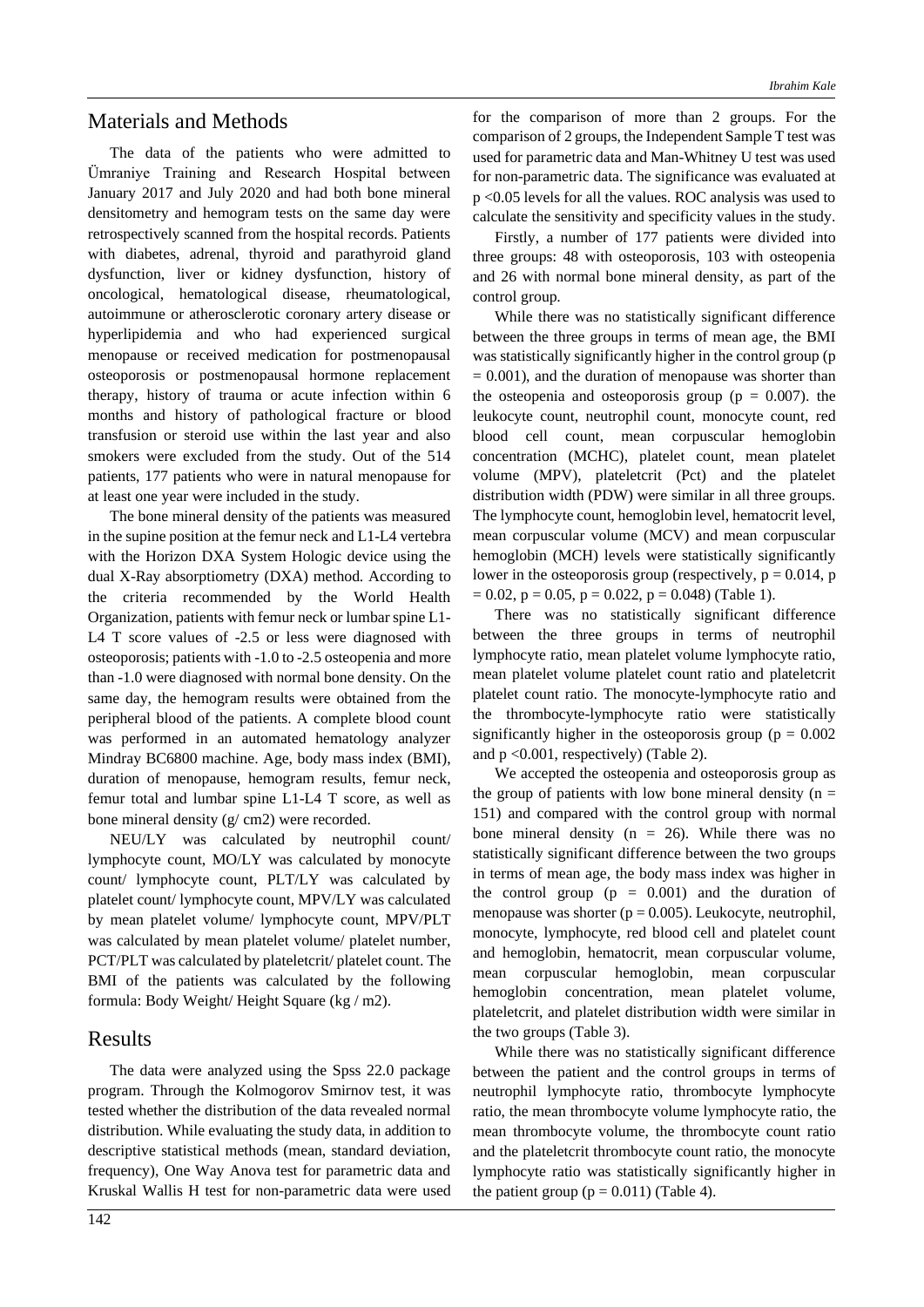| <b>Tuble 1.</b> Chinem and habitatory enarablements of the control, obteopenia and obteoporobic groups |                                |                                      |                                     |         |  |
|--------------------------------------------------------------------------------------------------------|--------------------------------|--------------------------------------|-------------------------------------|---------|--|
|                                                                                                        | <b>Control Group</b><br>$n=26$ | <b>Osteopenia Group</b><br>$n = 103$ | <b>Osteoporosis Group</b><br>$n=48$ | p value |  |
| Age (years)                                                                                            | $56,90 \pm 6,238$              | $58,92 \pm 8,644$                    | $61,10 \pm 7,957$                   | 0,095   |  |
| BMI (kg/m2)                                                                                            | $33,45 \pm 4,58$               | $30,15 \pm 5,73$                     | $28,59 \pm 5,05$                    | 0,001   |  |
| <b>Duration of</b><br>menopause (year)                                                                 | $7,85 \pm 7,71$                | $12,27 \pm 9,52$                     | $14,06 \pm 8,59$                    | 0,007   |  |
| <b>Femur neck BMD</b><br>(g/cm <sup>2</sup> )                                                          | $0.86 \pm 0.08$                | $0.71 \pm 0.08$                      | $0,62 \pm 0,09$                     | $0,001$ |  |
| <b>Femur total BMD</b><br>(g/cm <sup>2</sup> )                                                         | $1,02 \pm 0,09$                | $0.87 \pm 0.10$                      | $0,77 \pm 0,11$                     | $0,001$ |  |
| L1-L4 BMD<br>(g/cm <sup>2</sup> )                                                                      | $1,033 \pm 0,07$               | $0,884 \pm 0,089$                    | $0,733 \pm 0,109$                   | $0,001$ |  |
| Leukocyte count                                                                                        | $6757,69 \pm 1852,38$          | $6823,01 \pm 1609,78$                | $6645,83 \pm 1766,99$               | 0,860   |  |
| Neutrophil count                                                                                       | $3614,62 \pm 1175,05$          | $3827,09 \pm 1344,47$                | $3899,58 \pm 1294,1$                | 0,547   |  |
| Monocyte count                                                                                         | $392,69 \pm 128,73$            | $417,09 \pm 129,29$                  | $432,92 \pm 149,11$                 | 0,555   |  |
| Lymphocyte count                                                                                       | $2505 \pm 692,78$              | $2361,46 \pm 520,02$                 | $2121,88 \pm 562,95$                | 0,014   |  |
| RBC $(10^6/mL)$                                                                                        | $4,52 \pm 0,31$                | $4,54 \pm 0,31$                      | $4,53 \pm 0,45$                     | 0,947   |  |
| Hemoglobin (g/dl)                                                                                      | $13,07 \pm 1,2$                | $13,29 \pm 0.89$                     | $12,65 \pm 1,13$                    | 0,002   |  |
| Hematocrit (%)                                                                                         | $39,39 \pm 3,52$               | $40,06 \pm 2,55$                     | $38,42 \pm 3,02$                    | 0,005   |  |
| MCV(fL)                                                                                                | $87,17 \pm 4,16$               | $88,38 \pm 4,48$                     | $85,32 \pm 6,77$                    | 0,022   |  |
| $MCH$ (pg)                                                                                             | $28,94 \pm 1,82$               | $29,33 \pm 1,72$                     | $28,13 \pm 2,69$                    | 0,048   |  |
| $MCHC$ (g/dl)                                                                                          | $33,18 \pm 0.96$               | $33,18 \pm 0,86$                     | $32,93 \pm 1,18$                    | 0,320   |  |
| <b>Platelet count</b>                                                                                  | $255884,62 \pm 49705,8$        | $252087,38 \pm 54913,86$             | $277854,17 \pm 87840,76$            | 0,317   |  |
| MPV (fL)                                                                                               | $9,63 \pm 1,3$                 | $9.9 \pm 1.41$                       | $9,8 \pm 1,35$                      | 0,664   |  |
| PCT $(\% )$                                                                                            | $0,24 \pm 0,05$                | $0,25 \pm 0,06$                      | $0,27 \pm 0,08$                     | 0,230   |  |
| PDW $(%)$                                                                                              | $16,4 \pm 0.83$                | $16,39 \pm 0,81$                     | $16,42 \pm 1$                       | 0,957   |  |

**Table 1**. Clinical and laboratory characteristics of the control, osteopenia and osteoporosis groups

BMI: Body Mass İndex, BMD: Bone Mineral Density, RBC: Red Blood Cell, MCV: *Mean Corpuscular Volume, MCH:* Mean Corpuscular Hemoglobin, MCHC: Mean Corpuscular Hemoglobin Concentration, MPV: Mean Platelet Volüme, PCT: *Plateletkrit,* PDW: Platelet Distribution Width

**Table 2**. Comparison of the groups in terms of NEU/LY, MO/LY, PLT/LY, MPV/LYY, MPV/PLTLT, PCT/PLTLT.

|                | <b>Control Group</b><br>$n=26$ | Osteopenia Group<br>$n=103$ | <b>Osteoporosis Group</b><br>$n=48$ | p value |
|----------------|--------------------------------|-----------------------------|-------------------------------------|---------|
| <b>NEU/LY</b>  | $1.47 \pm 0.41$                | $1,67 \pm 0.63$             | $1,91 \pm 0.74$                     | 0,200   |
| <b>MO/LY</b>   | $0.16 \pm 0.03$                | $0.18 \pm 0.06$             | $0.21 \pm 0.07$                     | 0,002   |
| <b>PLT/LY</b>  | $107,94 \pm 29,52$             | $110,66 \pm 29,8$           | $132,83 \pm 29,4$                   | < 0,001 |
| <b>MPV/LY</b>  | $0,0041 \pm 0,0013$            | $0,0044 \pm 0,0012$         | $0,005 \pm 0,0015$                  | 0,200   |
| <b>MPV/PLT</b> | $0,0000397 \pm 0,000013$       | $0,0000414 \pm 0,000012$    | $0,0000383 \pm 0.00011$             | 0,375   |
| <b>PCT/PLT</b> | $0,0000010 \pm 0,00000013$     | $0,0000010 \pm 0,00000014$  | $0,0000010 \pm 0,00000014$          | 0.703   |

NEU / LY: neutrophil lymphocyte ratio, MO / LY: monocyte lymphocyte ratio, PLT / LY: platelet lymphocyte ratio, MPV / LY: mean platelet volume lymphocyte ratio, MPV / PLT: mean platelet volume platelet count ratio, PCT / PLT: plateletcrit platelet ratio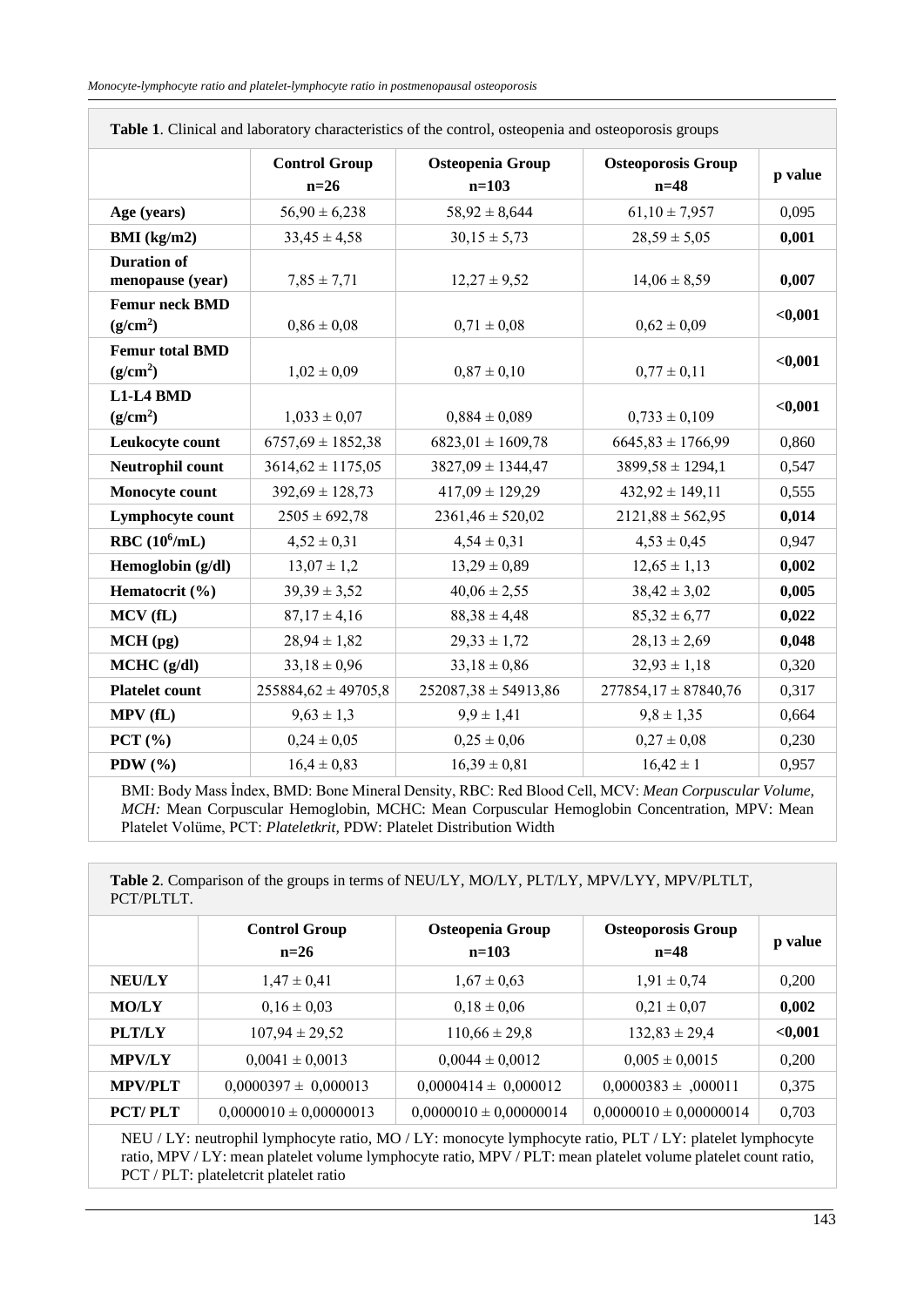| <b>Table 5.</b> Chilical and faboratory characteristics of the control and patient group |                               |              |  |  |  |
|------------------------------------------------------------------------------------------|-------------------------------|--------------|--|--|--|
|                                                                                          | <b>Patient Group</b>          |              |  |  |  |
| <b>Control Group</b>                                                                     | $(osteopenia + osteoporosis)$ | $\mathbf{p}$ |  |  |  |
|                                                                                          |                               | value        |  |  |  |
| $56.9 \pm 6.238$                                                                         | $59,61 \pm 8,467$             | 0,077        |  |  |  |
| $33,45 \pm 4,58$                                                                         | $29,65 \pm 5,553$             | 0,001        |  |  |  |
| $7,85 \pm 7,71$                                                                          | $12,84 \pm 9,24$              | 0,005        |  |  |  |
|                                                                                          |                               |              |  |  |  |
| $0.86 \pm 0.084$                                                                         | $0.68 \pm 0.093$              | < 0,001      |  |  |  |
|                                                                                          |                               |              |  |  |  |
| $1,02 \pm 0,092$                                                                         | $0,84 \pm 0,113$              | $0,001$      |  |  |  |
|                                                                                          |                               |              |  |  |  |
| $1,03 \pm 0,07$                                                                          | $0,84 \pm 0,119$              | $0,001$      |  |  |  |
| $6757,69 \pm 1852,383$                                                                   | $6766,69 \pm 1657,506$        | 0,916        |  |  |  |
| $3614,62 \pm 1175,051$                                                                   | $3850,13 \pm 1324,786$        | 0,401        |  |  |  |
| $392,69 \pm 128,734$                                                                     | $422,12 \pm 135,605$          | 0,351        |  |  |  |
| $2505 \pm 692,776$                                                                       | $2285,3 \pm 543,793$          | 0,255        |  |  |  |
| $4,52 \pm 0,313$                                                                         | $4,54 \pm 0,361$              | 0,800        |  |  |  |
| $13,07 \pm 1,203$                                                                        | $13,09 \pm 1,012$             | 0,845        |  |  |  |
| $39,39 \pm 3,523$                                                                        | $39,54 \pm 2,803$             | 0,957        |  |  |  |
| $87,17 \pm 4,157$                                                                        | $87,41 \pm 5,48$              | 0,559        |  |  |  |
| $28,94 \pm 1,816$                                                                        | $28,95 \pm 2,145$             | 0,815        |  |  |  |
| $33,18 \pm 0,962$                                                                        | $33,1 \pm 0.974$              | 0,722        |  |  |  |
| $255884,62 \pm 49705,796$                                                                | $260278,15 \pm 67920,263$     | 9,865        |  |  |  |
| $9,63 \pm 1,298$                                                                         | $9,87 \pm 1,39$               | 0,418        |  |  |  |
| $0,24 \pm 0,045$                                                                         | $0,26 \pm 0,065$              | 0,523        |  |  |  |
| $16,4 \pm 0.83$                                                                          | $16.4 \pm 0.874$              | 0,85         |  |  |  |
|                                                                                          | $n=26$                        | $n=151$      |  |  |  |

**Table 3.** Clinical and laboratory characteristics of the control and patient group

BMI: Body Mass Index, BMD: Bone Mineral Density, RBC: Red Blood Cell, MCV: Mean Corpuscular Volume, MCH: Mean Corpuscular Hemoglobin, MCHC: Mean Corpuscular Hemoglobin Concentration, MPV: Mean Platelet Volume, PCT: Plateletcrit, PDW: Platelet Distribution Width

**Table 4**. Comparison of the groups in terms of NEU/LY, MO/LY, PLT/LY, MPV/LYY, MPV/PLTLT, PCT/PLTLT.

|                | <b>Control Group</b><br>$n=26$ | <b>Patient Group</b><br>$(osteopenia + osteoporosis)$<br>$n=151$ | p<br>value |
|----------------|--------------------------------|------------------------------------------------------------------|------------|
| <b>NEU/LY</b>  | $1,47 \pm 0,415$               | $1,75 \pm 0,675$                                                 | 0.055      |
| <b>MO/LY</b>   | $0.16 \pm 0.031$               | $0.19 \pm 0.063$                                                 | 0,011      |
| <b>PLT/LY</b>  | $107,94 \pm 29,517$            | $117,71 \pm 31,339$                                              | 0,281      |
| <b>MPV/LY</b>  | $0,00413 \pm 0,00129$          | $0,00458 \pm 0,00134$                                            | 0,13       |
| <b>MPV/PLT</b> | $0,00004 \pm 0,000013$         | $0,00004 \pm 0,000012$                                           | 0,352      |
| <b>PCT/PLT</b> | $0,000001 \pm 0,00000013$      | $0,000001 \pm 0,00000014$                                        | 0.269      |

NEU / LY: neutrophil lymphocyte ratio, MO / LY: monocyte lymphocyte ratio, PLT / LY: platelet lymphocyte ratio, MPV / LY: mean platelet volume lymphocyte ratio, MPV / PLT: mean platelet volume platelet count ratio, Pct / PLT: plateletcrit platelet ratio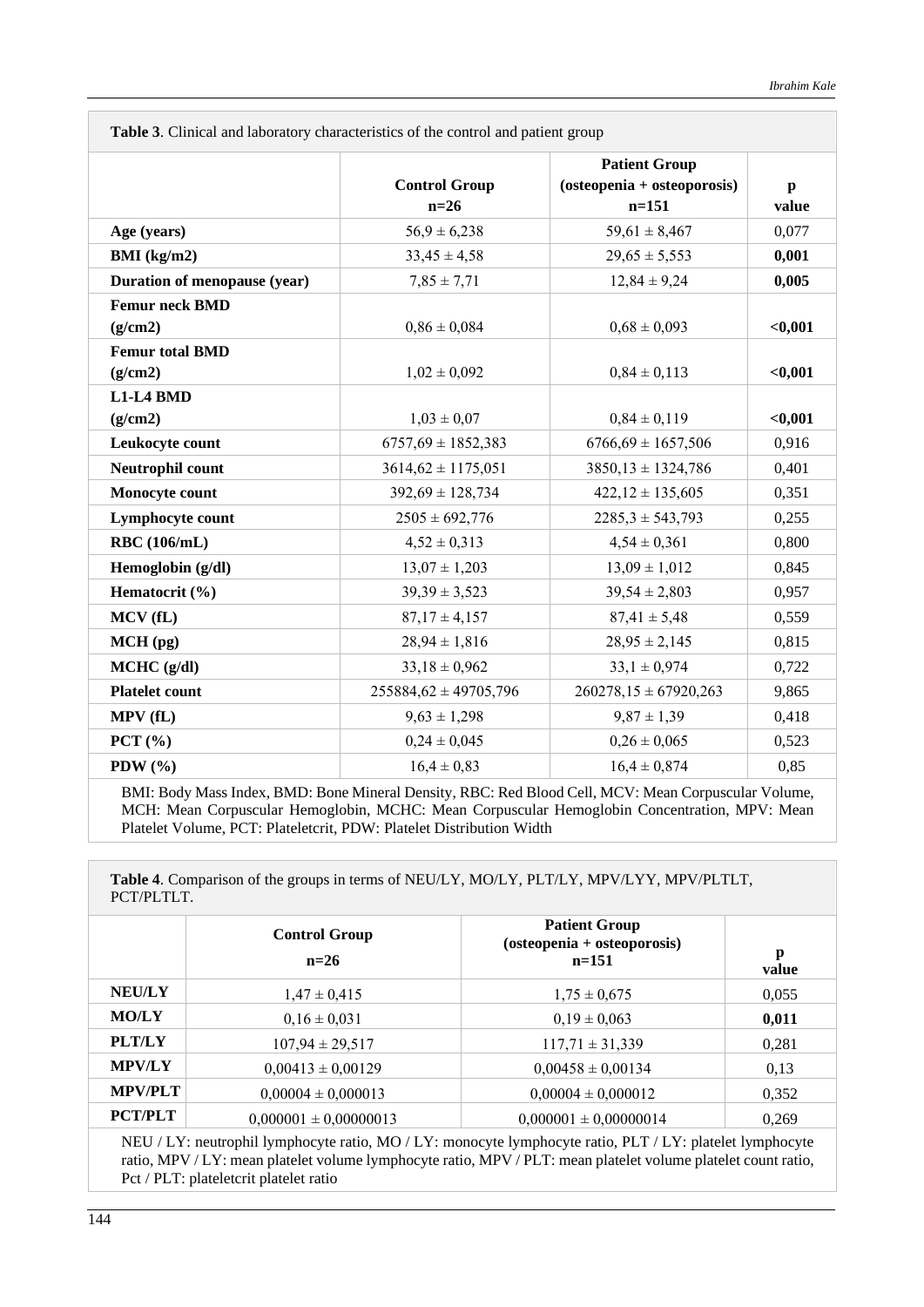We performed ROC curve analysis to determine the diagnostic value of monocyte lymphocyte ratio in postmenopausal low bone mineral density. According to the ROC curve analysis, the area under the curve was 0.656 (95% confidence interval [CI]: 0.565-0.747) and the optimal cutoff value was 0.161 (65% sensitivity and 65% specificity) for the monocyte lymphocyte ratio (Figure 1).



**Figure 1**. ROC curve showing the diagnostic value of monocyte lymphocyte ratio in detecting postmenopausal low bone mineral density.

#### **Discussions**

In current practice, the measurement of bone mineral density with dual X-ray absorptiometry is accepted as the gold standard in the diagnosis of postmenopausal osteoporosis, but it has been stated that methods such as quantitative computed tomography, high resolution peripheral quantitative tomography or ultrasonography can be used in the diagnosis of postmenopausal osteoporosis [1]. As an alternative to these complicated and expensive diagnostic methods, in this study, we investigated the role of the parameters in the hemogram examination in the diagnosis of postmenopausal osteoporosis.

In a study published by Huang et al. it was stated that the neurtophil lymphocyte ratio could be an important marker in the diagnosis of osteoporosis in postmenopausal women without diabetes [10]. In addition, Yu et al. found that the high neutrophil lymphocyte ratio was associated with arterial stiffness in women with postmenopausal osteoporosis [11]. In another paper published in 2017, the relationship between low bone mineral density and neutrophil lymphocyte ratio and platelet lymphocyte ratio was studied in postmenopausal women. While the thrombocyte lymphocyte ratio was found to be statistically significantly higher in the group with low bone mineral density compared to the group with normal bone mineral density ( $p = 0.008$ ), such a relationship was not shown in the neutrophil lymphocyte ratio [12-14].

In an article published by Eroğlu et al., the relationship between postmenopausal osteoporosis and neutrophil lymphocyte ratio, monocyte lymphocyte ratio and thrombocyte lymphocyte ratio was studied. Out of these three parameters, only the thrombocyte lymphocyte ratio was found to be statistically significantly higher in patients with postmenopausal osteoporosis ( $p = 0.02$ ) [15]. In another study published in 2019, the role of neutrophil lymphocyte ratio, monocyte lymphocyte ratio and platelet lymphocyte ratio in the diagnosis of osteoporosis in both men and women was investigated. All three parameters were found to be statistically significantly higher in patients with osteoporosis compared to the control group  $(p \le 0.001, p \le 0.001, p = 0.001, respectively)$ . According to the ROC curve analysis, the diagnostic power of the monocyte lymphocyte ratio was higher than the ratio of neutrophil lymphocyte and thrombocyte lymphocyte (respectively AUC: 0.75 [95% CI: 0.698-0.808], AUC: 0.70 [95% CI: 0.556- 0.682], AUC: 0.619 [95% CI: 0.556- 0.682) [16]. In our study, we found that the monocytelymphocyte ratio and the thrombocyte-lymphocyte ratio were statistically significantly higher in patients with postmenopausal osteoporosis compared to the control and osteopenia groups (respectively  $p = 0.02$  and  $p \le 0.001$ ). When we consider the osteopenia and osteoporosis group as the patient group with low bone mineral density and compare it with the control group, the monocytelymphocyte ratio was significantly higher in the patient group with low bone mineral density ( $p = 0.11$ ). However, there was no significant difference between the two groups in terms of platelet-lymphocyte ratio. In our study, according to the ROC curve analysis, we found the optimal cuttoff value of 0.16 with 65% sensitivity and 65% specificity in detecting postmenopausal low bone mineral density of monocyte lymphocyte ratio (AUC: 0.656 [95% CI: 0.565-0.747).

In a study including 338 postmenopausal women, examining the relationship between the number of peripheral blood cells (erythrocyte, leukocyte and platelet) and bone mineral density, it has been reported that there is a positive relationship between the number of peripheral blood cells and bone mineral density. In women with osteoporosis and osteopenia, the number of all peripheral blood cells was found to be statistically significantly lower than in women with normal bone mineral density [17]. In another article published in 2020, the relationship between platelet count and bone mineral density was examined. In this study, which included 2,877 postmenopausal women and 2,304 male patients over the age of 50, it was stated that high platelet count was statistically significantly associated with osteopenia and osteoporosis, and cutoff values were given as  $217 \times 103$  /  $\mu$ L for osteopenia and 269  $\times$  103 /  $\mu$ L for osteoporosis [18]. Li et al. investigated the relationship between the mean platelet volume and bone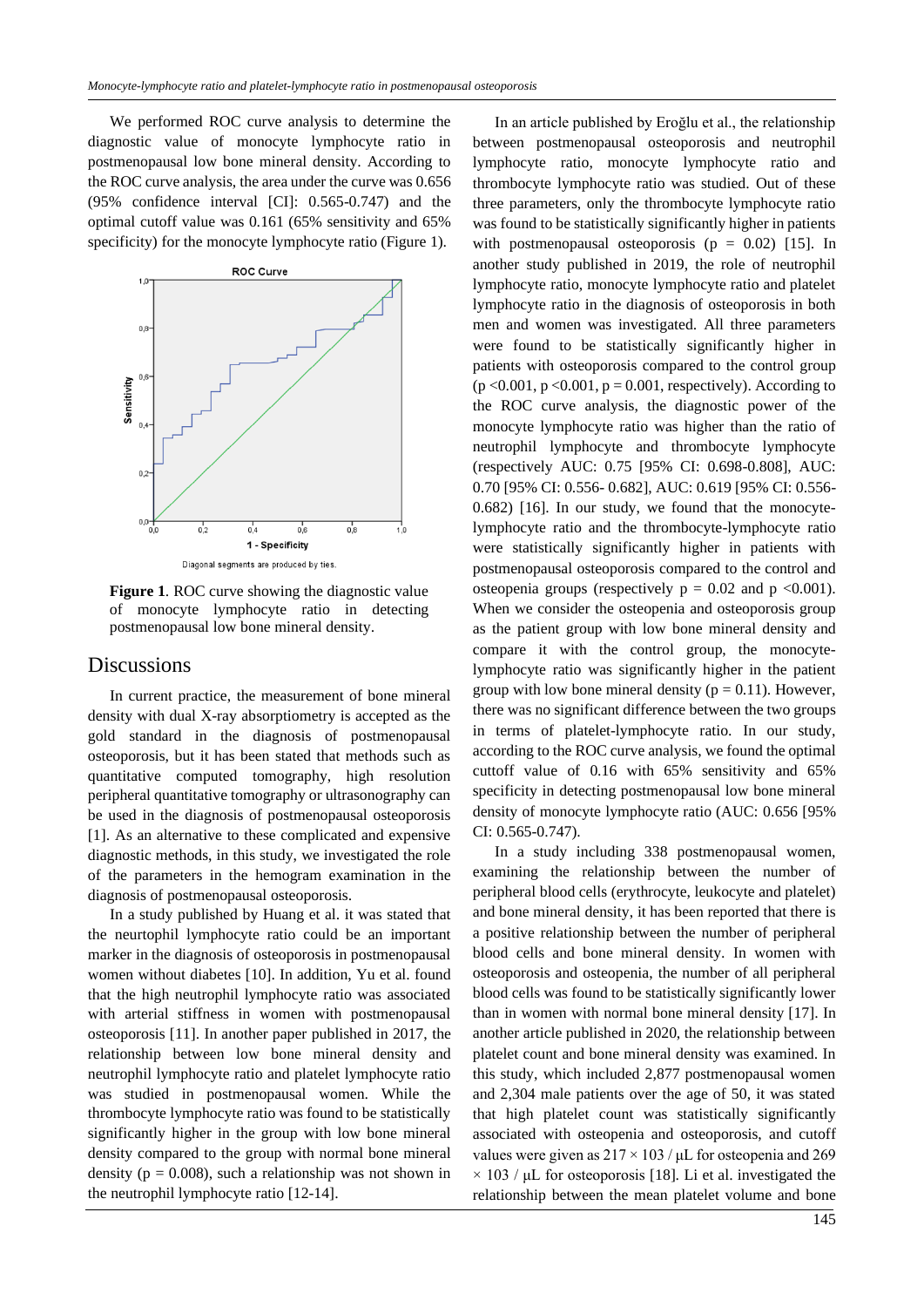mineral density in postmenopausal women. A statistically significantly higher mean platelet volume was found in patients with postmenopausal osteoporosis compared to the control and osteopenia groups  $(p \le 0.001)$ , and it was suggested that increased platelet volume was associated with low bone mineral density [19]. The fact that patients with diabetes and hypertension, as well as patients using anti-platelet drugs and statins were included in this study, has been criticized as it may affect the results of the study. In a study published by Akbal et al. in 2014, the mean platelet volume and the platelet distribution width were found to be statistically significantly lower in patients with osteoporosis compared to the control and osteopenia groups ( $p = 0.004$ ,  $p = 0.034$ , respectively) [20]. Unlike the four studies above, we also looked at the number of erythrocytes, leukocytes and platelets, mean platelet volume, platelet distribution width, mean platelet volumelymphocyte ratio, mean platelet volume-platelet count ratio and plateletcrit-platelet count ratio in our own study and we did not find a statistically significant relationship with postmenopausal osteoporosis in any of them.

In the literature, different results were obtained in many studies examining the relationship between hemogram parameters and osteoporosis [21,22]. We think that the heterogeneity of the groups included in the study (gender, surgical or natural menopause status, etc.), chronic diseases or the drugs used by the patients caused differences in the results. The limitations of our study are that our study was single-centered and retrospective, the number of our patients was low, and the calcium and vitamin D levels of the patients were not known.

### Conclusions

In conclusion, in our study, we found that the monocyte-lymphocyte ratio and the thrombocytelymphocyte ratio were statistically significantly higher in women with osteoporosis who had been in natural menopause for at least one year and did not have any chronic disease or drug use, compared to the osteopenia and control groups. We also found that the monocytelymphocyte ratio is a useful marker that can be used to detect low bone mineral density in the postmenopausal period. We believe that the monocyte-lymphocyte ratio and the thrombocyte-lymphocyte ratio will be an easy and cheap marker for routine use in the diagnosis of postmenopausal osteoporosis with studies to be conducted on a larger number of patients.

### Abbreviations

RBC: red blood cell, MCHC: Mean Corpuscular Hemoglobin Concentration, MCV: Mean Corpuscular Volume, MCH: Mean Corpuscular Hemoglobin, MPV: Mean Platelet Volume, Pct: Plateletcrit, PDW: Platelet Distribution Width, NEU/LY: neutrophil to lymphocyte ratio, MO/LY: monocyte to lymphocyte ratio, PLT/LY: platelet to lymphocyte ratio, MPV/LY: mean platelet volume to lymphocyte ratio, MPV/PLT: mean platelet volume to platelet ratio, PCT/PLT: plateletcrit to platelet ratio, DXA: dual X-Ray absorptiometry, BMI: body mass index

## Conflict of interest disclosure

There are no known conflicts of interest in the publication of this article. The manuscript was read and approved by all authors.

### Compliance with ethical standards

The ethical approval of the study was obtained from the local Institutional Ethics Committee (B.10.1.TKH.4.34.H.GP.0.01 / 216) and the study was conducted in accordance with the Declaration of Helsinki.

### References

- 1. Schultz K, Wolf JM. Emerging Technologies in Osteoporosis Diagnosis. *J Hand Surg Am*. 2019 Mar; 44(3):240-243. doi: 10.1016/j.jhsa.2018.07.006.
- 2. Lorenzo J, Horowitz M, Choi Y. Osteoimmunology: interactions of the bone and immune system. *Endocr Rev*. 2008 Jun;29(4):403-40. doi: 10.1210/er.2007- 0038
- 3. Adami G, Fassio A, Rossini M, Caimmi C, Giollo A, Orsolini G, Viapiana O, Gatti D. Osteoporosis in Rheumatic Diseases. *Int J Mol Sci*. 2019 Nov 22; 20(23):5867. doi: 10.3390/ijms20235867
- 4. Ethier JL, Desautels D, Templeton A, Shah PS, Amir E. Prognostic role of neutrophil-to-lymphocyte ratio in breast cancer: a systematic review and meta-analysis. *Breast Cancer Res*. 2017;19(1):2. doi: 10.1186/s13058- 016-0794-1
- 5. Erre GL, Paliogiannis P, Castagna F, Mangoni AA, Carru C, Passiu G, Zinellu A. Meta-analysis of neutrophil-to-lymphocyte and platelet-to-lymphocyte ratio in rheumatoid arthritis. *Eur J Clin Invest*. 2019 Jan;49(1):e13037. doi: 10.1111/eci.13037
- 6. Yu S, Arima H, Bertmar C, Clarke S, Herkes G, Krause M. Neutrophil to lymphocyte ratio and early clinical outcomes in patients with acute ischemic stroke. *J Neurol Sci*. 2018 Apr 15;387:115-118. doi: 10.1016/j.jns.2018.02.002
- 7. Ma Y, Mao Y, He X, Sun Y, Huang S, Qiu J. The values of neutrophil to lymphocyte ratio and platelet to lymphocyte ratio in predicting 30 day mortality in patients with acute pulmonary embolism. *BMC Cardiovasc Disord*. 2016 Jun 4;16:123. doi: 10.1186/s12872-016-0304-5